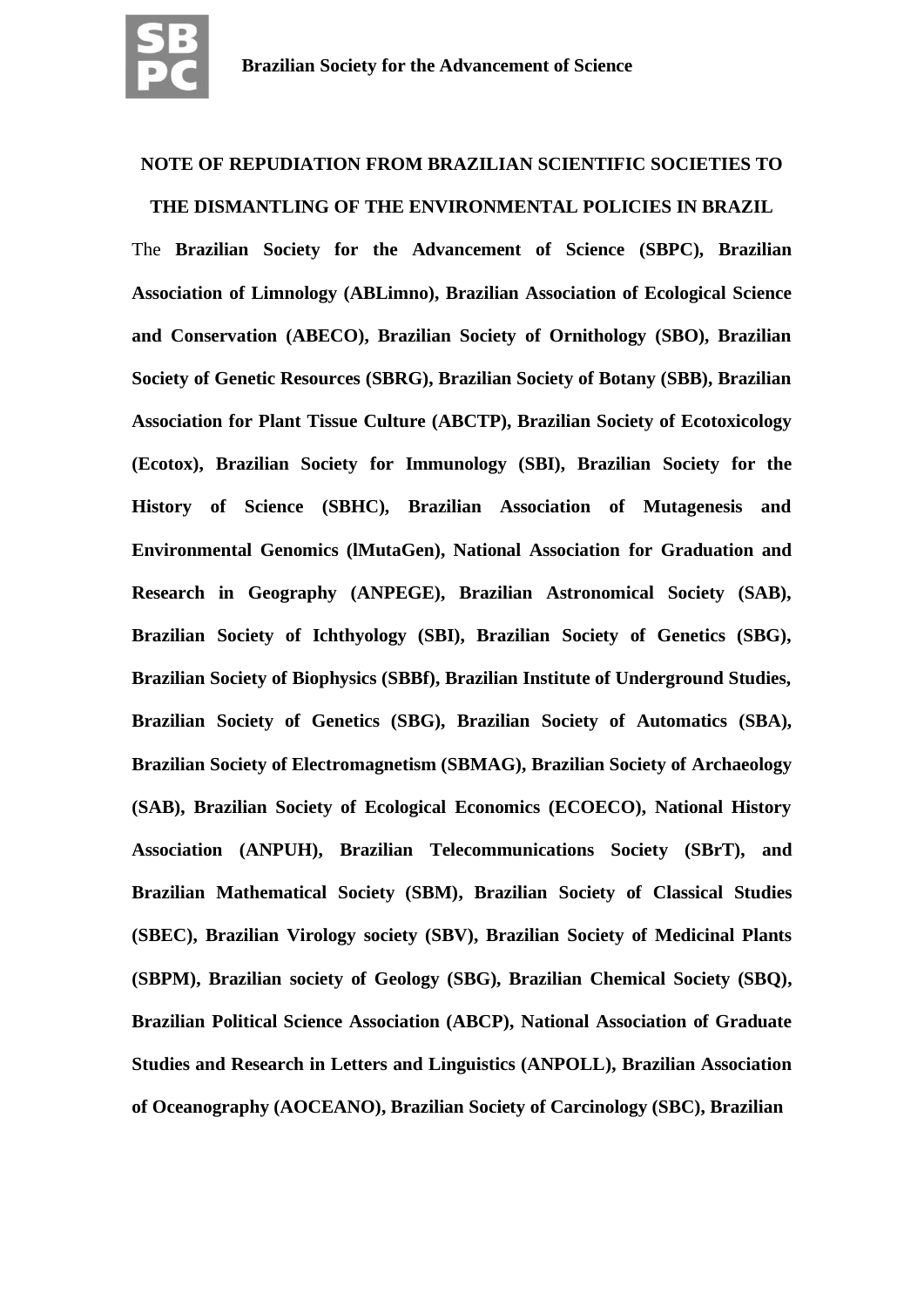

**Society of Entomology (SBE), Brazilian Society of Ethology (SBEt), Brazilian Society of Malacology (SBMa), Brazilian Society of Mastozoology (SBMz), Brazilian Society of Primatology (SBPR), Brazilian Society of Herpetology (SBHerpeto), Brazilian Society for the Study of Elasmobranchs (SBEEL), Brazilian Society for the Study of Chiropterans (SBEQ), Entomological Society of Brazil (SEB), Brazilian Association of Social Studies in Science and Technology (ESOCITE)** express their repudiation against the weakening and dismantling of environmental conservation policies in Brazil since the beginning of 2019, increasing human pressure on Brazilian ecosystems and on Biodiversity.

As a consequence, medium and long-term effects on habitat and species loss are expected, with major damage to Brazilian biodiversity, and therefore, to ecosystem functioning. This is one of the consequences of the decrease in legal inspection devices, the dismantling of environmental inspection and control agencies, and the reduction of popular participation mechanisms in agencies such as CONAMA *(1).*

The recent announcement by the current Environment Minister Ricardo Salles, which had worldwide repercussions, is a major indicator of the absence of environmental policies focused on the conservation and sustainability of the country´s natural resources, as well as a serious attack against the Ministry that he should represent. Declaring that "the government should take advantage of the moment when society focusses on combating the COVID-19 to simplify rules and standards", the minister sets a serious precedent for the devastation of the Brazilian environmental conservation system, showing actions against national interests in the management of natural resources, which are part of his own portfolio. These declarations should be seriously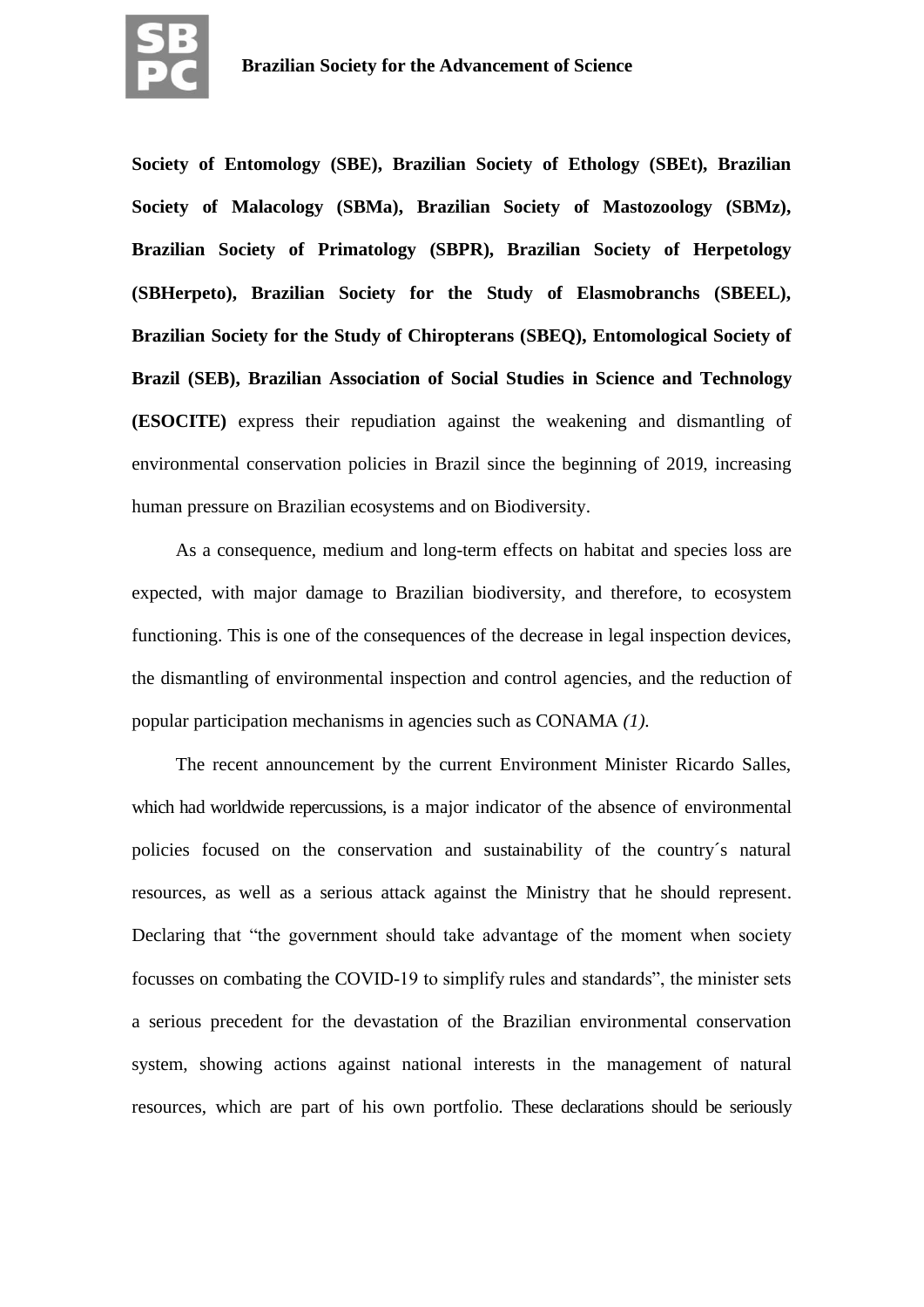

questioned and be subjected to a rigorous assessment process, with appropriate legal measures applied.

The lack of commitment to environmental conservation of the current government exposes the failure to comply with the principles set out in Article 225 of the Brazilian Constitution, which clearly describes the role of the Union and the community in environmental defence and preservation.

The idea of dismantling dates back to the time of elections, when the then candidate considered the extinction of the Environmental portfolio as a Ministry. However, the existence of this Ministry was not a guarantee to maintain environmental conservation policies, climate agreements and combat deforestation, since the Brazilian Forest Service was transferred to the Agriculture Ministry and the National Water Agency (ANA) to the Ministry of Regional Development.

-Deforestation in the Amazon had the highest percentage increase in the last 10 years since 2019, with a peak in last April in the State of Pará, according to data provided by the Deforestation Alert System (SAD) *(2)*. Besides the irreparable biodiversity loss, deforestation progress has serious consequences on a global scale, such as a higher incidence of droughts and climate extremes, and increased  $CO<sub>2</sub>$  release *(1,3,4)*.

-In the last year, the steep decrease in the number of fines imposed by IBAMA throughout the country *(5)* but especially in the North, and the frequent negative statements by Minister Ricardo Salles and the government itself regarding the regulatory framework that defines the critical role of control agencies, exposed the country's environmental heritage to an unprecedented increase in deforestation and other crimes of a predatory nature.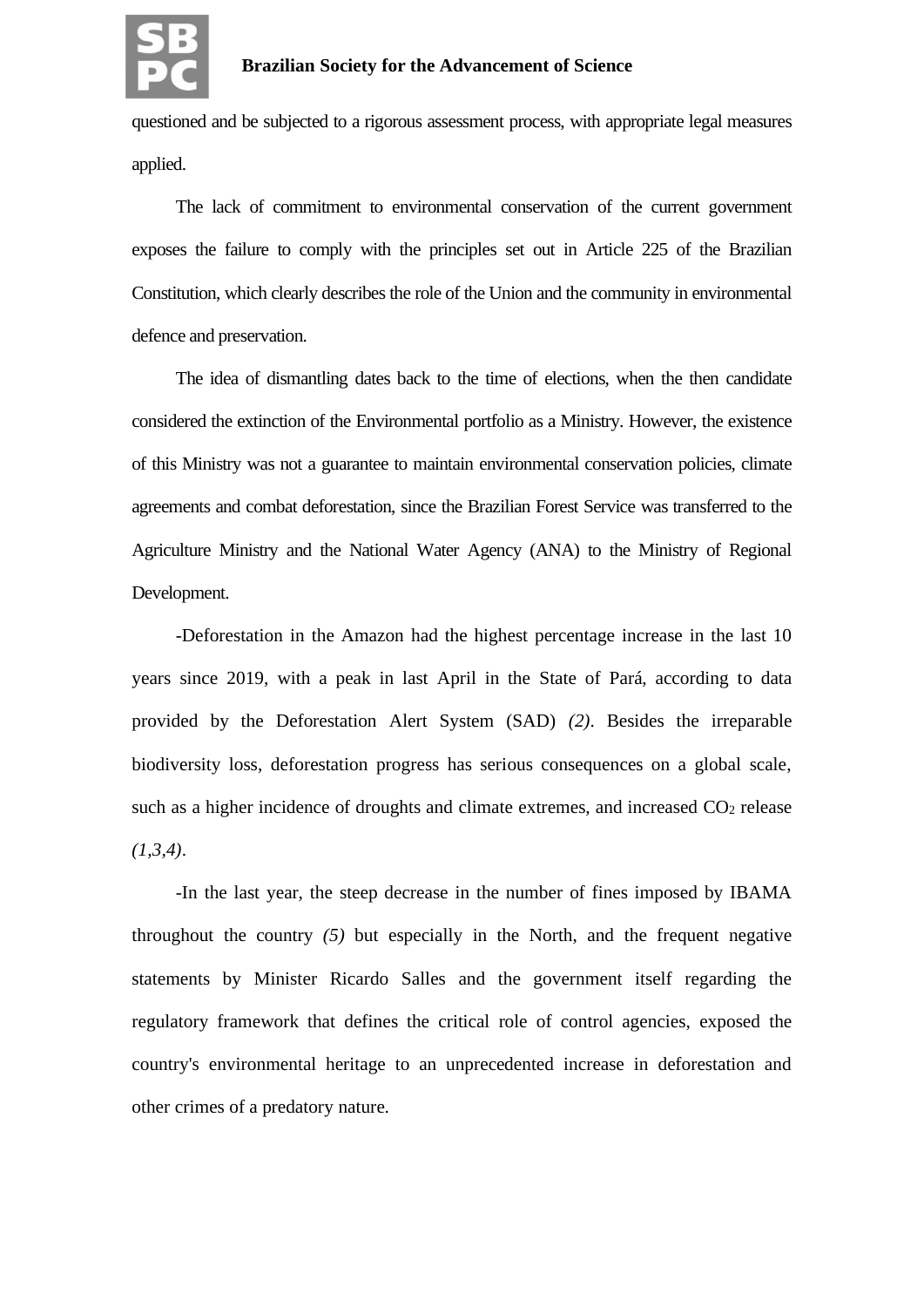

-Exoneration of specialists who were holding key positions in the inspection and maintenance of environmental conservation strategies and policies, such as ICMBio *(6)*. Created by law 11,516 of August 28, 2007, the ICMBio's mission is to implement measures that comply with the provisions of the SNUC (National System of Conservation Units), including the inspection of Conservation Units (UCs) introduced by the law. Another measure of the current government was the review of the UCs, claiming illegalities in their creation, with the consequent possibility to relax the levels of environmental protection that were established by specialized technicians through careful environmental analyses and management plans. These measures along with others of the same nature expose the UCs to high vulnerability and risks, as they include highly relevant areas for conservation, rare and endemic species as well as unique habitats and critically endangered species.

-Since the beginning of the current government, approximately 551 pesticides have been released, of which 30 to 35% are considered potentially carcinogenic by international regulatory agencies and prohibited by the European Union. Besides the obvious risks to human health, the increase in the release of pesticides with high toxicity represents a setback in the national environmental policies with consequent and serious risks to human health and natural ecosystems *(7)* due to increasing concentrations and accumulation of harmful substances in soil and water bodies.

-The gradual weakening of the Risk Management and Response to Natural Disasters system and the lack of investments in this sector over the years, increase the vulnerability of ecosystems, biodiversity and human population to factors that can be avoided through governmental commitment to preventive monitoring, containment of several accidents involving, for example, the spill of toxic substances and the rupture of dams. Constant failures in the coordination and management of environmental crises, as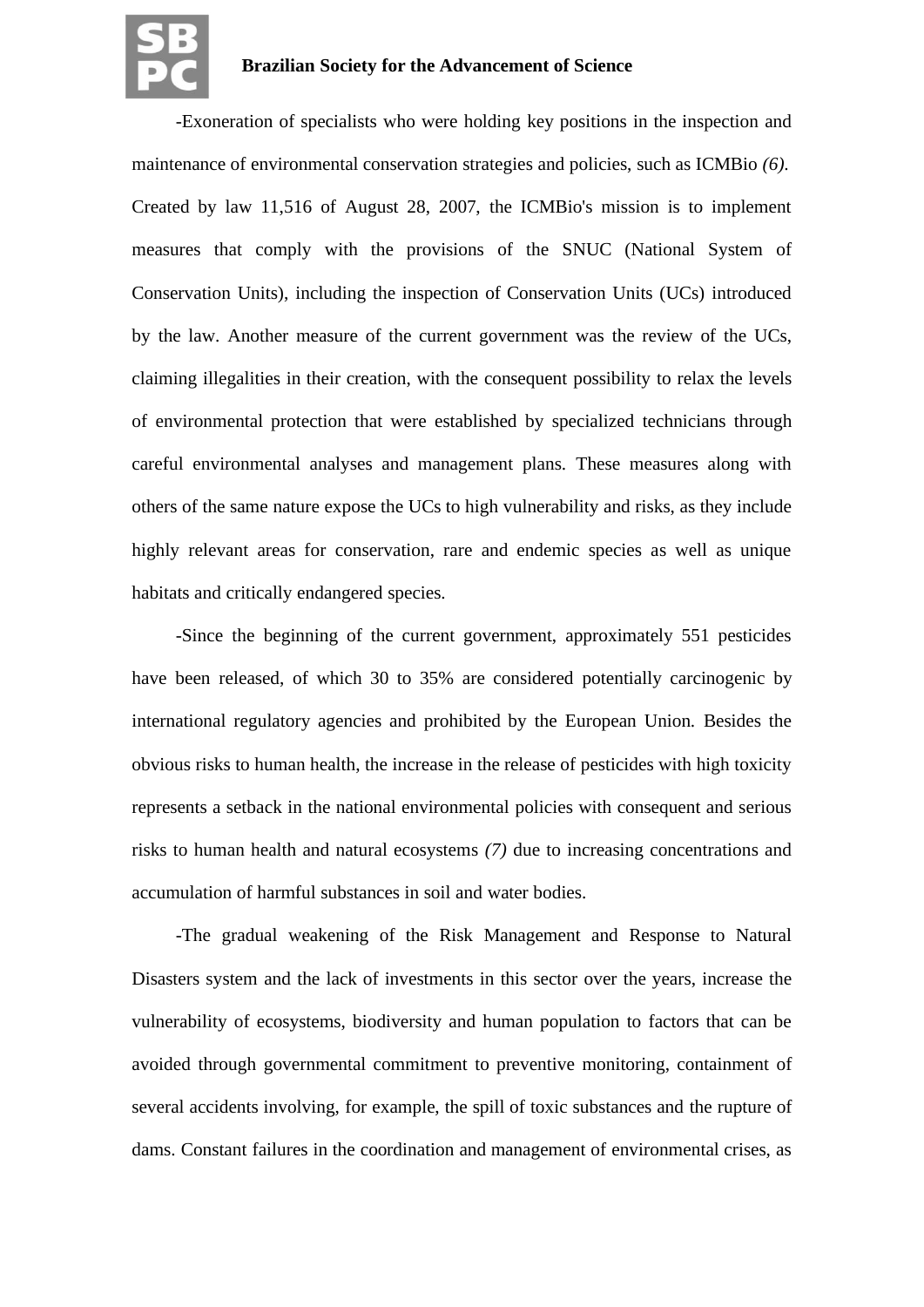

well as steep investment reductions, were evidenced during the episode of the oil spill that contaminated the Brazilian coast in 2019. In this case, even with the occurrence of high contamination levels in the continental platform and associated ecosystems, the Contingency Plan for Oil Pollution Incidents was not activated, although it was provided for by law (Decree No. 8,127 of October 22, 2013).

-The reduction of popular participation and of sectors of the civil society in agencies such as the National Environment Council (Conama). The participation of civil society is a milestone in the environmental monitoring role, in terms of the conservation, use, and management of natural resources. Therefore, the reduction of the society participation in these processes is reflected in the weakening of an important democratic framework in the decision-making process.

-In addition to the issues of national scope mentioned above, the Brazil´s nonadherence and withdraw from the discussions associated with international policies to combat climate change and Global Warming is a setback. The drastic budget cuts and the erratic and denial speeches about the relevance of the measures to be taken in this direction are indicators of the present government's lack of commitment to international policies, including the decrease in greenhouse gas emissions, at a time when the increase in these gases released by the deforestation crisis and fires in the Amazon received major international repercussions.

In the light of this scenario, the present Brazilian Scientific Associations and Societies in the area of Biodiversity express their repudiation and request measures by the responsible agencies to prevent and inhibit the current environmental policy of dismantling. Environmental heritage is a key component for the development and maintenance of the life quality of current and future generations and, therefore, must be safeguarded from predatory measures. Brazil's future depends on its nature!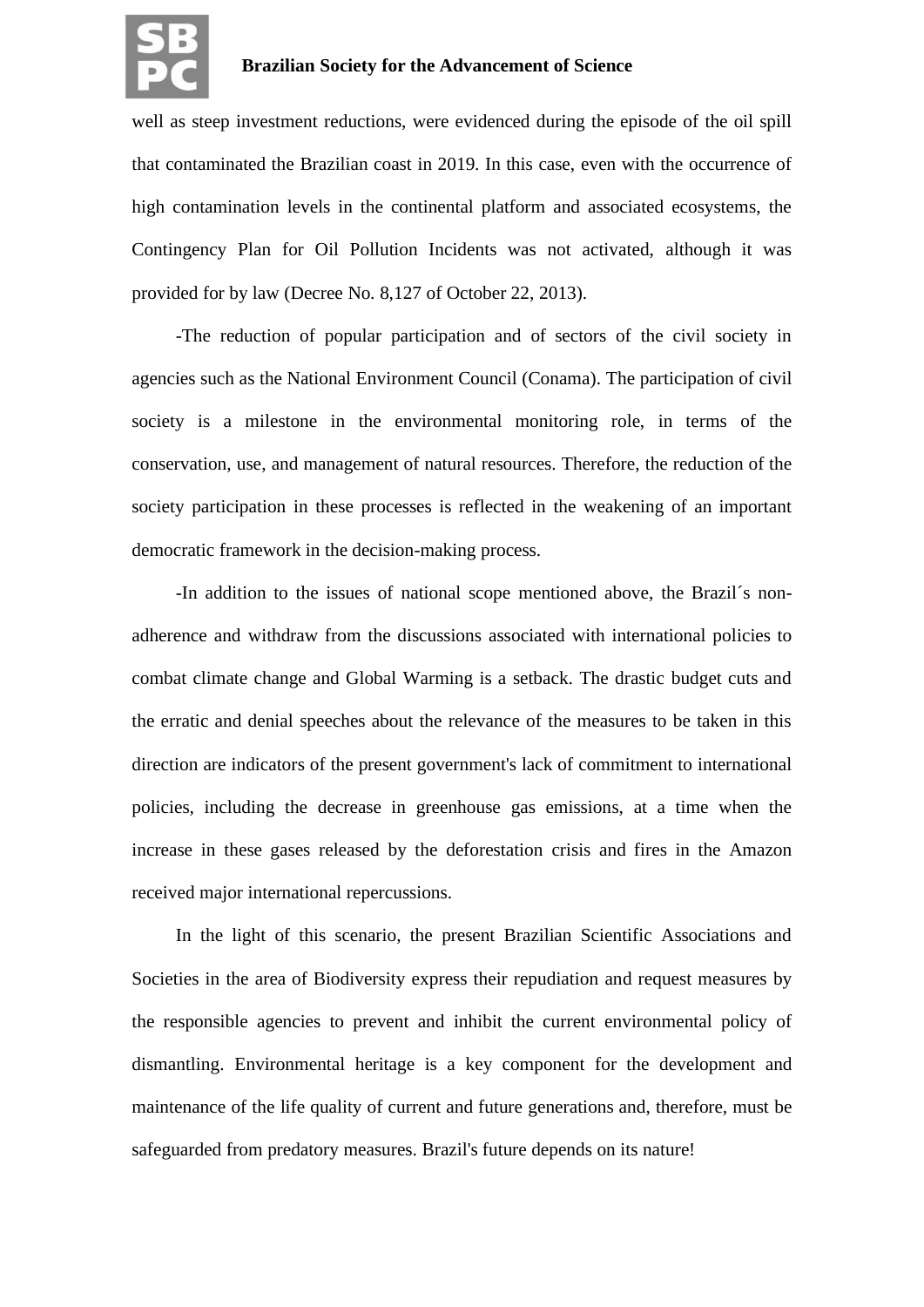

*Brazil, May 26th , 2020*

Ildeu Moreira **Brazilian Society for the Progress of Science (SBPC)**

> Luciana Gomes Barbosa (UFPB) **Brazilian Limnology Association (ABLimno)**

Carlos Eduardo de Viveiros Grelle **Brazilian Association of Ecological Science and Conservation (ABECO)**

> Maria Alice dos Santos Alves **Brazilian Society of Ornithology (SBO)**

> > Fernanda Vidigal Duarte Souza

**Brazilian Society of Genetic Resources (SBRG)**

Tânia Regina dos Santos Silva

# **Brazilian Society of Botany (SBB)**

Ana da Silva Lédo **Brazilian Association of Plant Tissue Culture (ABCTP)**

> Flavio Manoel Rodrigues da Silva Júnior P **Brazilian Society of Ecotoxicology (Ecotox)** Ricardo Gazzinelli **Brazilian Society of Immunology (SBI)**

Gisele Sanglard **Brazilian Society for the History of Sciences (SBHC)**

Silvia Batistuzzo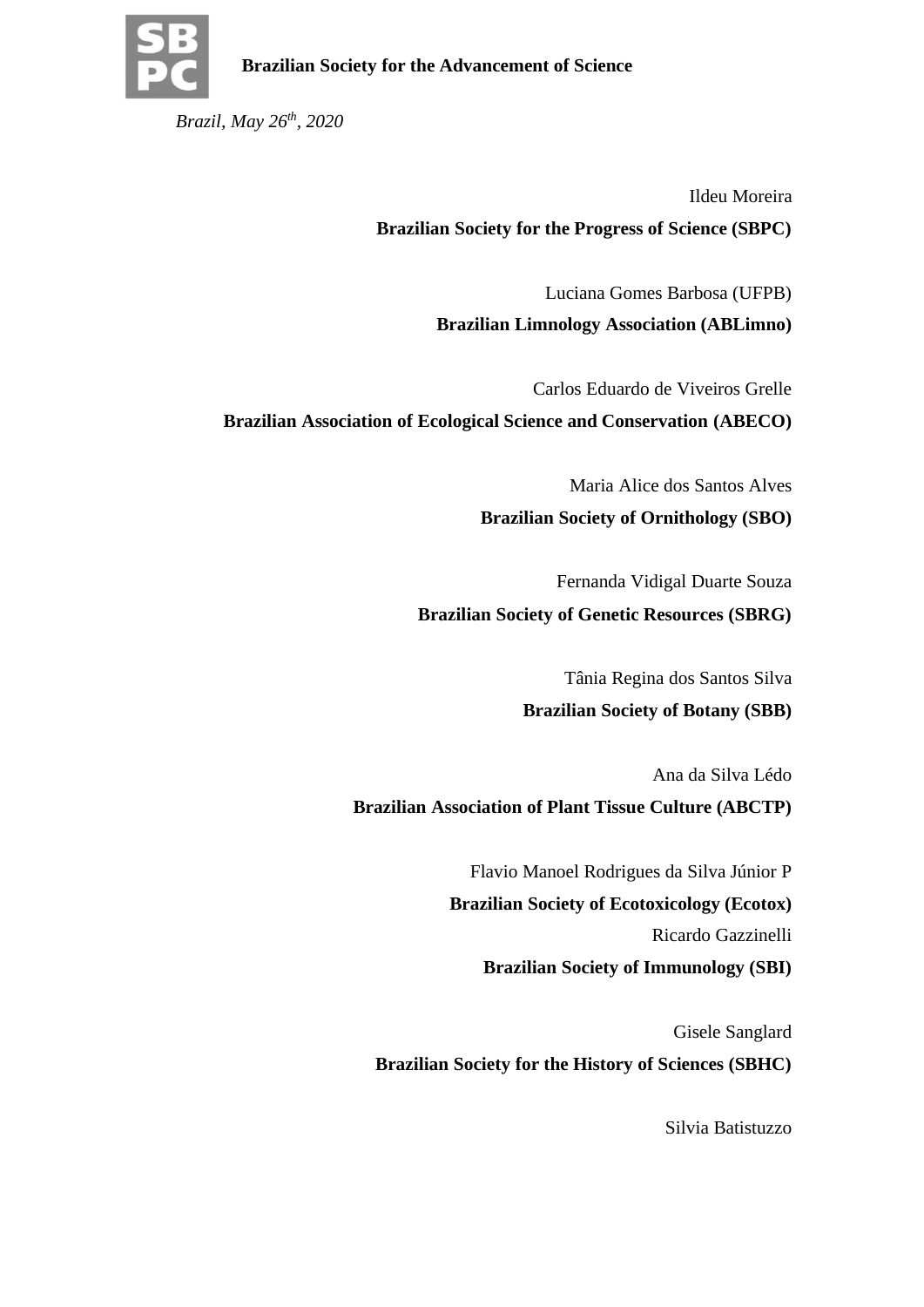

**Brazilian Association for Mutagenesis and Environmental Genomics (MutaGen)**

Marco Antonio Mitidiero Junior

**National Association of Graduate Studies and Research in Geography (ANPEGE)**

Reinaldo de Carvalho

**Brazilian Astronomical Society (SAB)**

Maria Elina Bichuette **Brazilian Society of Ichthyology (SBI)**

> Antonio Costa Brazilian **Society of Biophysics (SBBf)**

**Brazilian Institute of Underground Studies**

Márcio de Castro Silva Filho

**Brazilian Society of Genetics (SBG)**

Vilma Alves de Oliveira

**Brazilian Society of Automation (SBA)**

José Roberto Cardoso

**Brazilian Society of Electromagnetism (SBMAG)**

Ângelo Alves Corrêa **Brazilian Society of Archeology (SAB)**

Daniel Caixeta Andrade **Brazilian Society of Ecological Economics (ECOECO)**

Marcia Maria Menendes Motta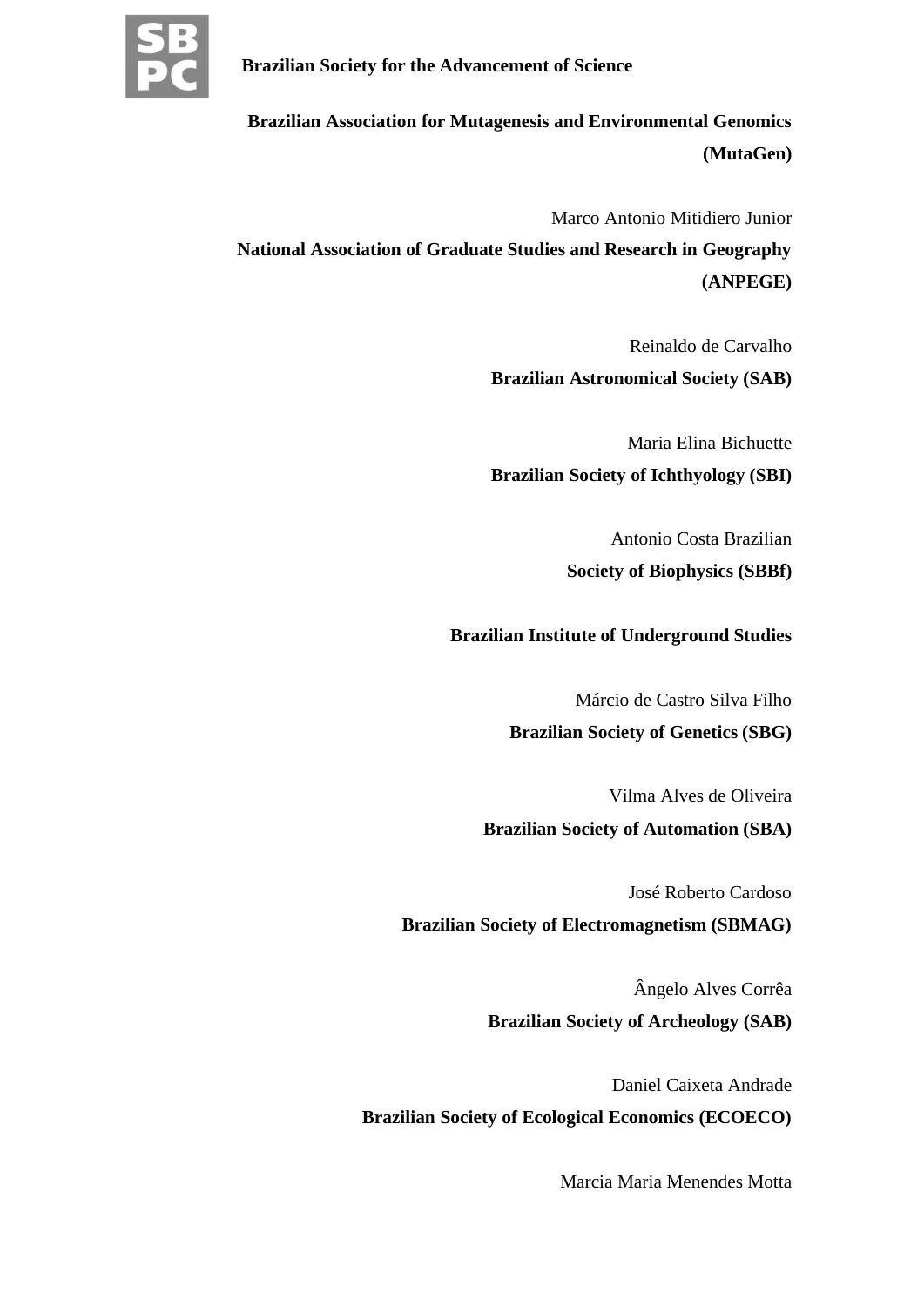

#### **National History Association (ANPUH)**

Cristiano Magalhães Panazio

**Brazilian Telecommunications Society (SBrT)**

Paolo Piccione **Brazilian Mathematical Society (SBM)**

Ana Maria César Pompeu **Brazilian Society of Classical Studies (SBEC)**

> Fernando Spilki **Brazilian Society of Virology**

> > Kalyne Leal Brazilian

# **Society of Medicinal Plants (SBPM)**

Simone Pereira Cerqueira Cruz

**Brazilian Society of Geology (SBG)**

Norberto Peporine Lopes **Brazilian Chemical Society (SBQ)**

Flávia Biroli Brazilian **Association of Political Science (ABCP)**

Frederico Fernandes National **Association of Graduate Studies and Research in Letters and Linguistics (ANPOLL)**

> João Thadeu de Menezes **Brazilian Oceanography Association (AOCEANO)**

> > William Ricardo Amancio Santana